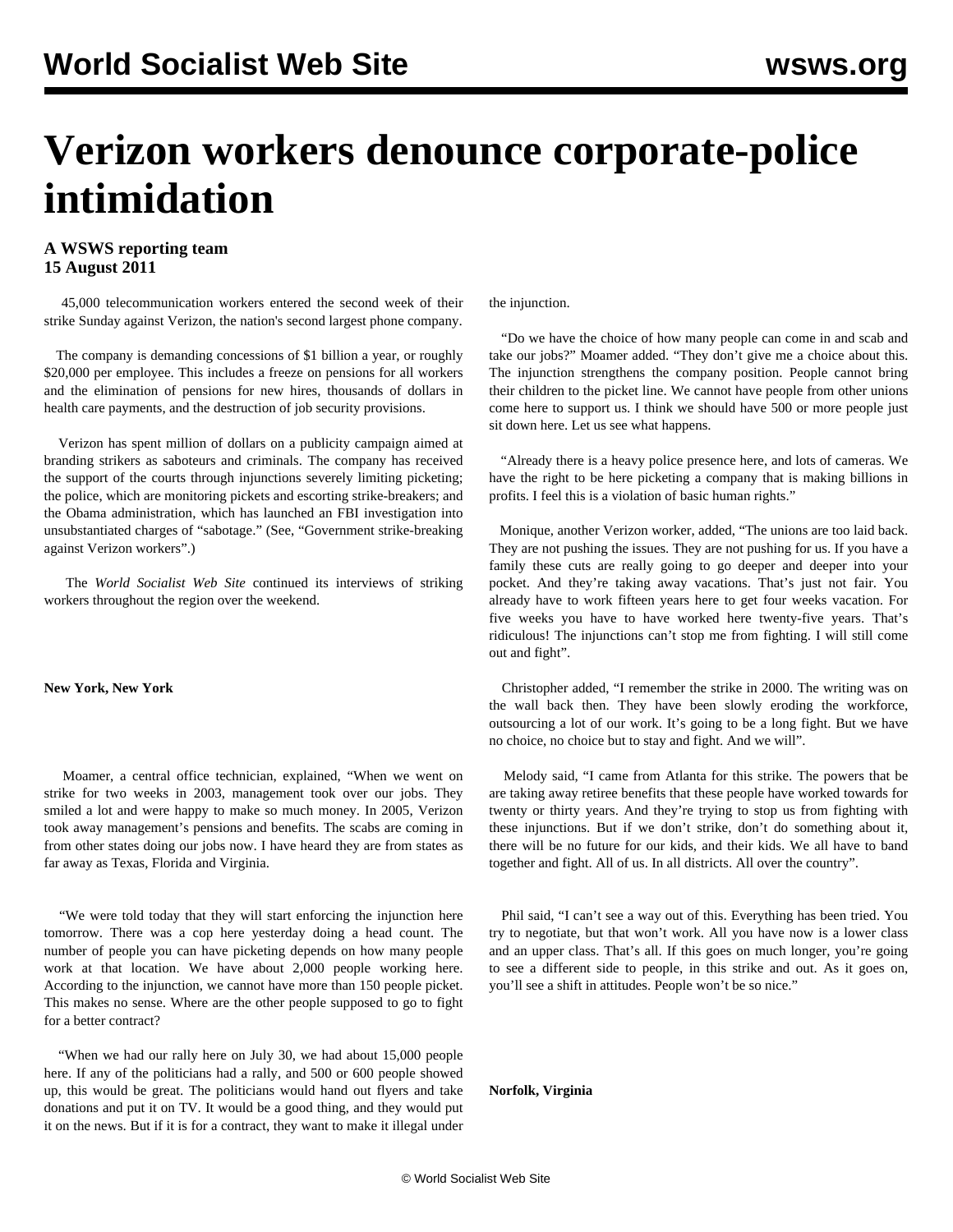Pam, a central office technician in Norfolk, Virginia has been with Verizon, and before that, AT&T, for 32 years. Responding to charges that workers had sabotaged service to a local hospital, Pam said, "The idea that the workers who built this infrastructure are sabotaging it is completely wrong. We would never disrupt lines to a hospital. Any one of us could have a friend or relative receiving treatment there."

 "What Verizon doesn't want to admit is that the lines need maintenance to work properly. Things break down and require repairs. That's what we do. So when they talk about us sabotaging the lines, the reality is that they can't maintain them adequately with us on strike."

 "I don't trust the courts, not since the *Citizens United* decision," she added, referring to the Supreme Court case eliminating restrictions on corporate influence over elections. "People may want to trust these institutions, but it is impossible at this point."

#### **Philadelphia, Pennsylvania**

 In Philadelphia, striking workers outside the company's headquarters on 9th and Race were determined to defeat Verizon.

 Greg has been working at Verizon for 25 years. He said the company "wants to take away what we have labored for for half our lifetime. With the new plan, workers will have to pay about \$4,500 out of pocket in health care costs before insurance kicks in.

 "The company wants to maintain 'flexibility': workers are basically at beck and call. I've got a family at home. It's hard. You've gotta call and say, 'Look, I know I told you I was going to do this or be there for that. But I can't. I'm not allowed to.'"

 Greg says that the company is trying to use the economy as an excuse: "They didn't lose any money through this whole recession, and they're still not losing any. How much is enough? They projected to Wall Street that they were going to make \$11.5 billion this year, but they only made \$10 billion. So in their minds, they lost \$1.5 billion. That's how they do their math. They just want it all. That's it."

#### **Buffalo, New York**

 One worker, who asked not to be named, said he has worked for Verizon for 14 years as a lineman/construction worker. "I'm frustrated that executives are making so much money while workers are being asked to give up so many concessions."

 Another worker said that for her, the main point of the strike was health care benefits. "Workers can't afford to pay so much more at once, especially when all our other bills are going up too."

 When asked what she thought of statements from the Communications Workers of America that they would end the strike without a withdrawal of the concession demands by the company, she said, "This can't just be about collective bargaining. We have to at least keep pay and benefits where they are now. We can't accept concessions."

 Sandy, employed with Verizon for twelve years, said, "The company wants concessions from us while the Verizon executives paid themselves \$258 million. I feel the people in this country should be much more vocal about the issues facing workers today."

 Another worker complained about the treatment of the striking workers by a local television station. When a picketing worker had his foot run over by a replacement worker, and had to be taken to a hospital for his injuries, the station portrayed the strike-breaker as the victim of angry picketers. In fact, the striking worker was merely trying to block the path of the replacement worker, who set his foot on the gas.

### **Washington, D.C.**

 About 100 striking workers and supporters attended a rally on Saturday morning,

 Chris, a service technician said, "This is a battle between the corporate greed and the middle class of America. Verizon wants to take away all the gains we have made in the last 50 years. If we back down from this, the rights of workers everywhere could go."

 Lingran, a student from the University of Wisconsin taking part in the rally said, "I'm here with university students from all across the United States. I was at the protests in Wisconsin" earlier this year, she said. "We have to show solidarity to workers everywhere."

 The WSWS noted the role of the unions in calling off the mass demonstrations in Wisconsin and channeling worker opposition behind the Democratic Party. "This is not what I would have done," Lingran said. "I would have supported the call for a general strike."

 Sonny, a services technician, said of the Obama administration: "The banks were greedy. Obama helped bail them out, now we're facing the consequences of that. He has not done much good."

#### **Pittsburgh, Pennsylvania**

 Kathy, a customer service representative with eleven years at Verizon said, "Verizon got a \$1.9 billion tax rebate. They made like \$32 billion dollars and they get a tax rebate. You are paying more taxes because Verizon and lots of companies like them aren't paying taxes.

 "Verizon is making a profit, they are giving big dividends to their stock and bond holders. The executives are making millions, but they don't think it is right to let the people who do all the work make a decent living.

"If I would think backwards, I would have expected this from the